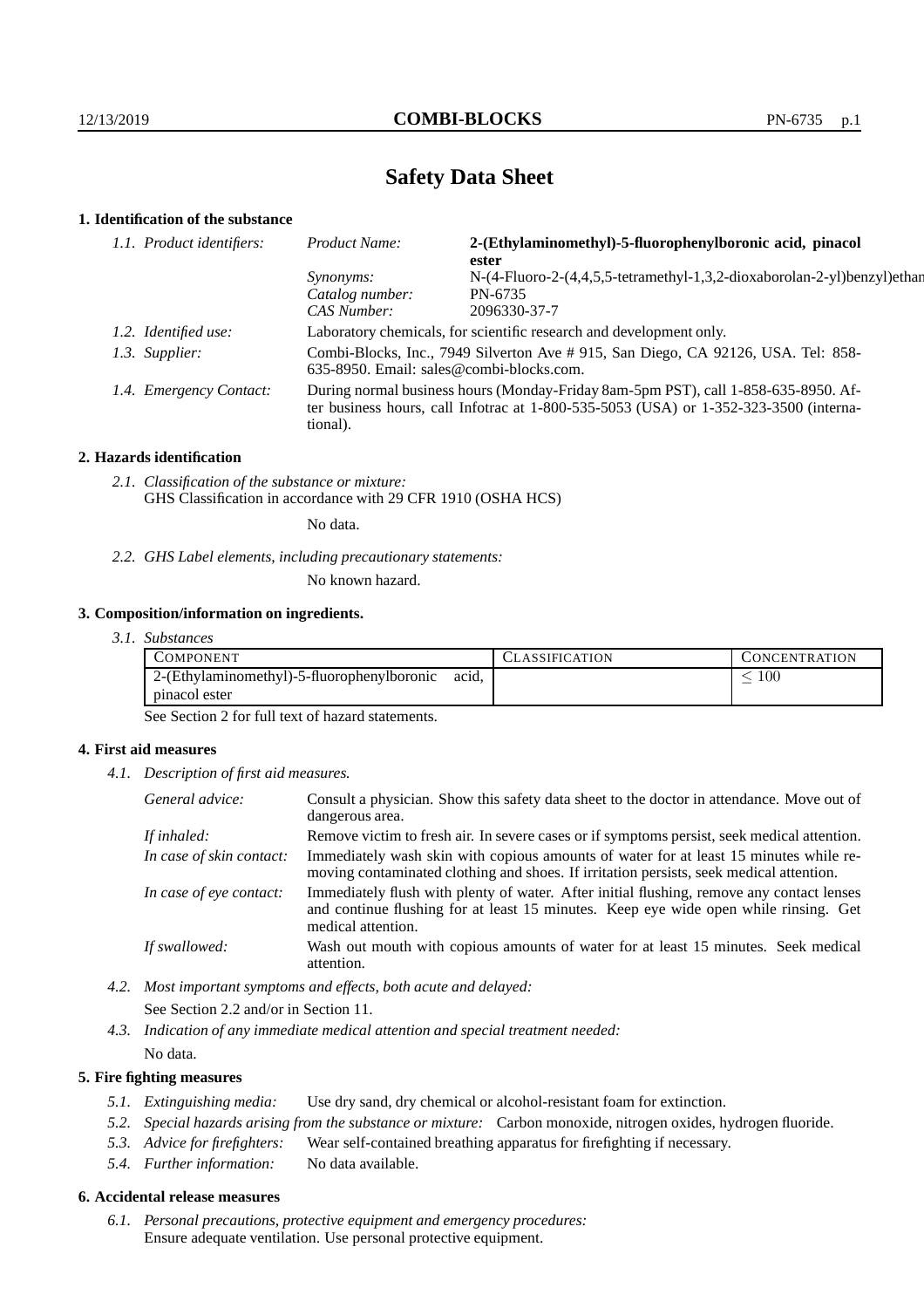|  | 6.2. Environmental precautions:                                                                                                                                                                                                                            |                                                                                                                                                                                                                                                                            |  |  |  |
|--|------------------------------------------------------------------------------------------------------------------------------------------------------------------------------------------------------------------------------------------------------------|----------------------------------------------------------------------------------------------------------------------------------------------------------------------------------------------------------------------------------------------------------------------------|--|--|--|
|  | Should not be released into the environment. See Section 12 for additional ecological information.                                                                                                                                                         |                                                                                                                                                                                                                                                                            |  |  |  |
|  | 6.3. Methods and materials for containment and cleaning up:                                                                                                                                                                                                |                                                                                                                                                                                                                                                                            |  |  |  |
|  |                                                                                                                                                                                                                                                            | Sweep up or vacuum up spillage and collect in suitable container for disposal.                                                                                                                                                                                             |  |  |  |
|  | 6.4. Reference to other sections:                                                                                                                                                                                                                          |                                                                                                                                                                                                                                                                            |  |  |  |
|  |                                                                                                                                                                                                                                                            | Refer to protective measures listed in Sections 8 and 13.                                                                                                                                                                                                                  |  |  |  |
|  | 7. Handling and storage                                                                                                                                                                                                                                    |                                                                                                                                                                                                                                                                            |  |  |  |
|  |                                                                                                                                                                                                                                                            | 7.1. Precautions for safe handling: Avoid contact with skin and eyes. Avoid inhalation of vapour or mist. Keep away<br>from sources of ignition - No smoking. Take measures to prevent the build up of electro-<br>static charge. For precautions see section 2.2.         |  |  |  |
|  | 7.2. Conditions for safe storage, including any incompatibilities: Store refrigerated. Keep container tightly closed in<br>a dry and well-ventilated place. Containers which are opened must be carefully resealed<br>and kept upright to prevent leakage. |                                                                                                                                                                                                                                                                            |  |  |  |
|  | 7.3. Specific end use(s):                                                                                                                                                                                                                                  | Laboratory chemicals, for scientific research and development only.                                                                                                                                                                                                        |  |  |  |
|  | 8. Exposure Controls / Personal protection                                                                                                                                                                                                                 |                                                                                                                                                                                                                                                                            |  |  |  |
|  | 8.1. Control parameters:                                                                                                                                                                                                                                   |                                                                                                                                                                                                                                                                            |  |  |  |
|  | Components with workplace control parameters: Contains no substances with occupational exposure limit values.                                                                                                                                              |                                                                                                                                                                                                                                                                            |  |  |  |
|  | 8.2. Exposure controls:                                                                                                                                                                                                                                    |                                                                                                                                                                                                                                                                            |  |  |  |
|  | Appropriate engineering controls: Ensure that eyewash stations and safety showers are close to the workstation<br>location. Ensure adequate ventilation, especially in confined areas.                                                                     |                                                                                                                                                                                                                                                                            |  |  |  |
|  | Personal protective equipment:                                                                                                                                                                                                                             |                                                                                                                                                                                                                                                                            |  |  |  |
|  | Eye/face protection:                                                                                                                                                                                                                                       | Wear appropriate protective eyeglasses or chemical safety goggles as described by OSHA's<br>eye and face protection regulations in 29 CFR 1910.133 or European Standard EN166.                                                                                             |  |  |  |
|  | Skin protection:                                                                                                                                                                                                                                           | Handle with gloves. Gloves must be inspected prior to use. Use proper glove removal<br>technique (without touching glove's outer surface) to avoid skin contact with this product.<br>Dispose of contaminated gloves after use in accordance with applicable laws and good |  |  |  |

### **8. Exposure Controls / Personal protection**

| Eye/face protection:               | Wear appropriate protective eyeglasses or chemical safety goggles as described by OSHA's<br>eye and face protection regulations in 29 CFR 1910.133 or European Standard EN166.                                                                                                                                         |                                                                                |  |
|------------------------------------|------------------------------------------------------------------------------------------------------------------------------------------------------------------------------------------------------------------------------------------------------------------------------------------------------------------------|--------------------------------------------------------------------------------|--|
| Skin protection:                   | Handle with gloves. Gloves must be inspected prior to use. Use proper glove removal<br>technique (without touching glove's outer surface) to avoid skin contact with this product.<br>Dispose of contaminated gloves after use in accordance with applicable laws and good<br>laboratory practices. Wash and dry hands |                                                                                |  |
| <b>Body Protection:</b>            | Complete suit protecting against chemicals, Flame retardant antistatic protective clothing.,<br>The type of protective equipment must be selected according to the concentration and<br>amount of the dangerous substance at the specific workplace.                                                                   |                                                                                |  |
| Respiratory protection:            |                                                                                                                                                                                                                                                                                                                        |                                                                                |  |
| Control of environmental exposure: | drains.                                                                                                                                                                                                                                                                                                                | Prevent further leakage or spillage if safe to do so. Do not let product enter |  |

# **9. Physical and chemical properties**

*9.1. Information on basic physical and chemical properties*

| (a)      | Appearance:                                   | Solid                |
|----------|-----------------------------------------------|----------------------|
|          | Odour:                                        | No data              |
| (b)      |                                               |                      |
| (c)      | Odour Threshold:                              | No data              |
| (d)      | $pH$ :                                        | No data              |
| (e)      | Melting point/freezing point:                 | $170 - 190^{\circ}C$ |
| (f)      | Initial boiling point and boiling range:      | No data              |
| (g)      | Flash point:                                  | No data              |
| (h)      | Evaporatoin rate:                             | No data              |
| (i)      | Flammability (solid, gas):                    | No data              |
| (j)      | Upper/lower flammability or explosive limits: | No data              |
| $\rm(k)$ | Vapour pressure:                              | No data              |
| (1)      | Vapour density:                               | No data              |
| (m)      | Relative density:                             | No data              |
| (n)      | Water solubility:                             | No data              |
| $\circ$  | Partition coefficient: n-octanol/water:       | No data              |
| (p)      | Auto-ignition:                                | No data              |
| (q)      | Decomposition temperature:                    | No data              |
| (r)      | Viscosity:                                    | No data              |
| (s)      | Explosive properties:                         | No data              |
| (t)      | Oxidizing properties:                         | No data              |
|          |                                               |                      |